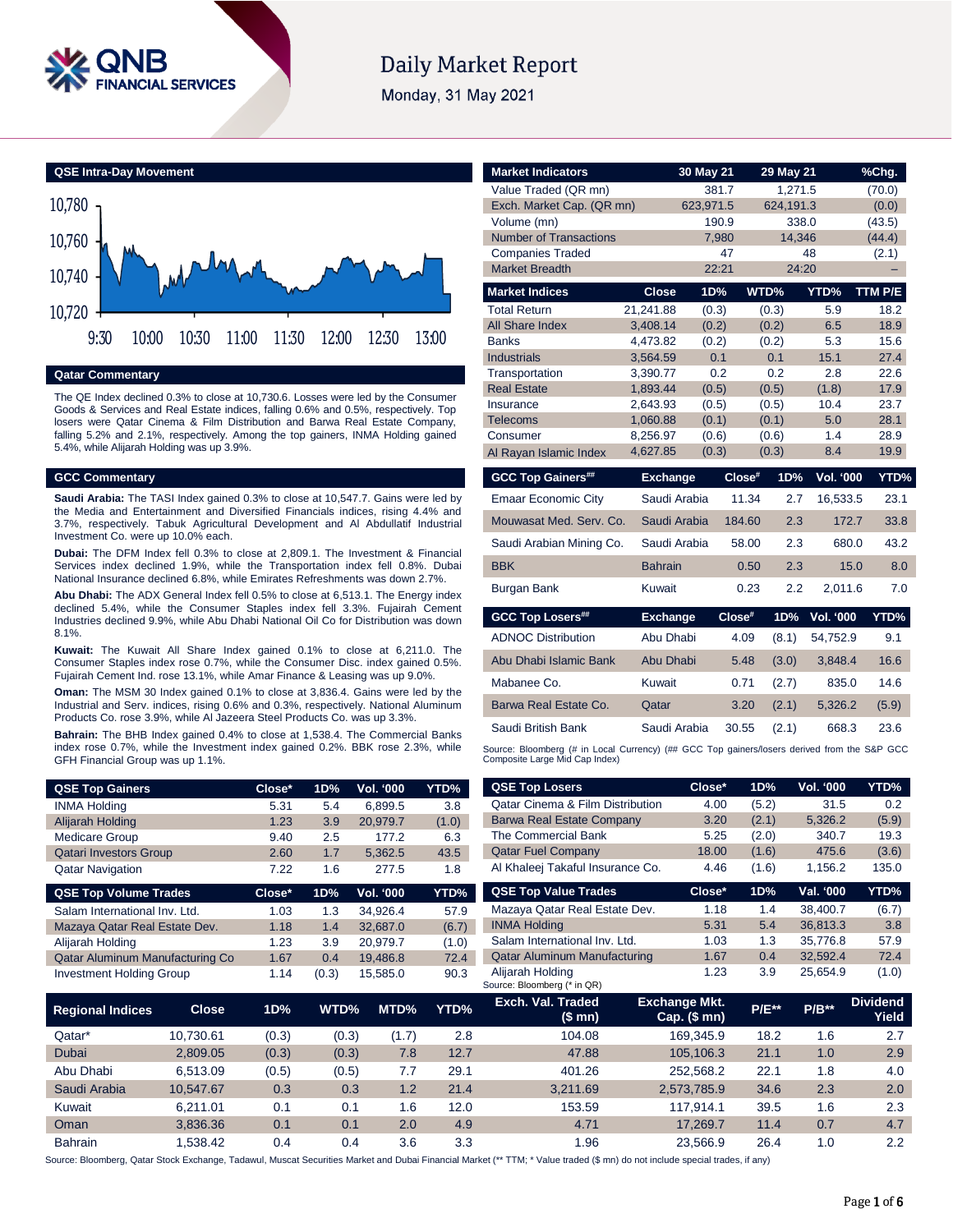### **Qatar Market Commentary**

- The QE Index declined 0.3% to close at 10,730.6. The Consumer Goods & Services and Real Estate indices led the losses. The index fell on the back of selling pressure from Qatari shareholders despite buying support from GCC, Arab and foreign shareholders.
- Qatar Cinema & Film Distribution and Barwa Real Estate Company were the top losers, falling 5.2% and 2.1%, respectively. Among the top gainers, INMA Holding gained 5.4%, while Alijarah Holding was up 3.9%.
- Volume of shares traded on Sunday fell by 43.5% to 190.9mn from 338.0mn on Thursday. Further, as compared to the 30-day moving average of 245.2mn, volume for the day was 22.1% lower. Salam International Inv. Ltd. and Mazaya Qatar Real Estate Dev. were the most active stocks, contributing 18.3% and 17.1% to the total volume, respectively.

| <b>Overall Activity</b>        | Buy %*   | Sell %*  | Net (QR)         |
|--------------------------------|----------|----------|------------------|
| Qatari Individuals             | 56.57%   | 54.43%   | 8,193,009.4      |
| <b>Qatari Institutions</b>     | 12.59%   | 19.99%   | (28, 253, 233.6) |
| Qatari                         | 69.16%   | 74.42%   | (20,060,224.2)   |
| <b>GCC Individuals</b>         | 0.70%    | 1.20%    | (1,918,631.0)    |
| <b>GCC</b> Institutions        | 1.13%    | 0.38%    | 2,876,324.5      |
| <b>GCC</b>                     | 1.83%    | 1.58%    | 957,693.5        |
| Arab Individuals               | 16.14%   | 13.73%   | 9,198,690.0      |
| <b>Arab Institutions</b>       | $0.00\%$ | $0.00\%$ |                  |
| Arab                           | 16.14%   | 13.73%   | 9,198,690.0      |
| <b>Foreigners Individuals</b>  | 4.41%    | 5.52%    | (4,214,393.1)    |
| <b>Foreigners Institutions</b> | 8.45%    | 4.75%    | 14,118,233.9     |
| <b>Foreigners</b>              | 12.86%   | 10.27%   | 9,903,840.7      |

Source: Qatar Stock Exchange (\*as a % of traded value)

### **News**

**Qatar** 

- **Qatar First Bank successfully completes two equity investments exits –** Qatar First Bank (QFBQ), the first independent Shari'ah compliant bank authorized by the Qatar Financial Centre Regulatory Authority (QFCRA), and a listed entity on the Qatar Stock Exchange (QSE: QFBQ), has announced two new successful exists from its equity investments in Al Rifai International Holding (ARIH) and Food Services Company (FSC). The Bank achieved positive returns and attractive IRR on both exits. The two new equity investment exists are in line with the Bank's strategy to ensure an optimum value from its private equity portfolio in Qatar and the region, while continuously seizing timely opportunities that guarantee substantial gains and a high return on investment. In addition to maximizing shareholders and clients' returns, the two successful exits have boosted the Bank's capabilities to reinvest proceeds in new and promising investment opportunities that ensure further consistency of the Bank's overall portfolio returns in local, regional, and global markets. (QSE)
- **HBKU CSE, GWCS to collaborate on R&D –** The College of Science and Engineering at Hamad Bin Khalifa University recently signed a research collaboration agreement with Gulf Warehousing Company (GWCS). The agreement provides combining their expertise and resources, to promote impactful and innovative research and development in the fields of engineering, technology, and sciences with a special emphasis on logistics and supply chain management. The outcomes of this initiative will be geared toward boosting industry performance and achieving mutually beneficial new opportunities and ideas, while offering a scientific approach to problem resolution for issues facing the industry. (QSE)
- **QATI announces the board of directors meeting results –** Qatar Insurance Company (QATI) announced the results of its Board of Directors' meeting held on May 30, 2021 and approved the formation of board of directors for the remainder of its current tenure. The elected Board of Directors of the company for the period (2020-2022) in the meeting that was held on Sunday May 30, 2021, based on the invite of his Excellency the Governor of Qatar Central Bank, has approved the formation of

the board as follows: 1. Mr. Khalifa Abdulla Al Subaey -Chairman and Managing director. 2) Sheikh Faisal bin Thani bin Faisal Al Thani (representing Brooq Trading Company) - Deputy Chairman. 3) Sheikh Hamad bin Faisal bin Thani Al Thani - Independent member. 4) Mr. Khalaf Ahmad Al-Mannai (representing the General Retirement and Social Insurance Authority - The Civil Pension Fund) - Member. 5) Sheikh Jassim bin Hamad bin Jassim Jaber Al Thani (representing Al Mirqab Capital Company) – Member. 6) Sheikh Saoud bin Khalid bin Hamad Al Thani – Member. 7) Sheikh Abdulrahman bin Saoud bin Fahad Al Thani - Independent Member. 8) Mr. Ali Yusef Hussein Kamal (representing Al-Kamal International Group) – Member. 9) Mr. Muhammad Jassim Muhammad Jaidah (representing Al-Jaidah Cars and Trading Company) - Member. 10) Mr. Ali Hussain Ibrahim Al-Fardan (representing Al-Fardan Investment Company) – Member. 11) Mr. Hassan bin Hassan Al-Mulla Al-Jufairi - Independent member. (QSE)

 **Qatar's LNG expansion to boost GDP growth –** Qatar's mega Liquefied Natural Gas (LNG) expansion plan is expected to boost country's Gross Domestic Product (GDP), according to a report released by BofA Global Research. The country's economy is also expected to witness a surplus of QR12.5bn driven by higher oil prices. "Qatar's conservative 2021 budget and robust policy response to the Covid crisis support a cyclical recovery. Qatar could become the swing Liquefied Natural Gas (LNG) producer going forward, with market share focus and more flexible pricing," said BofA Global Research in a report. "We expect its LNG expansion plans to boost real GDP growth and fiscal surpluses to high-single digits and mid-single digits on average over 2021-27," noted the report. Qatar is in full steam ahead with its expansion plans in the energy sector. The country has embarked on an ambitious LNG capacity expansion plan. The two-phase North Field Expansion project will see Qatar LNG capacity to increase from 77 million tonnes per annum (mtpa) to 126mtp by 2027, showing an increase of around 64 percent. The first phase of expansion will include expansion of LNG capacity from 77 mtpa to 110 mtpa by 2025 while the second phase will take LNG capacity to 126 mtpa by 2027. (Peninsula Qatar)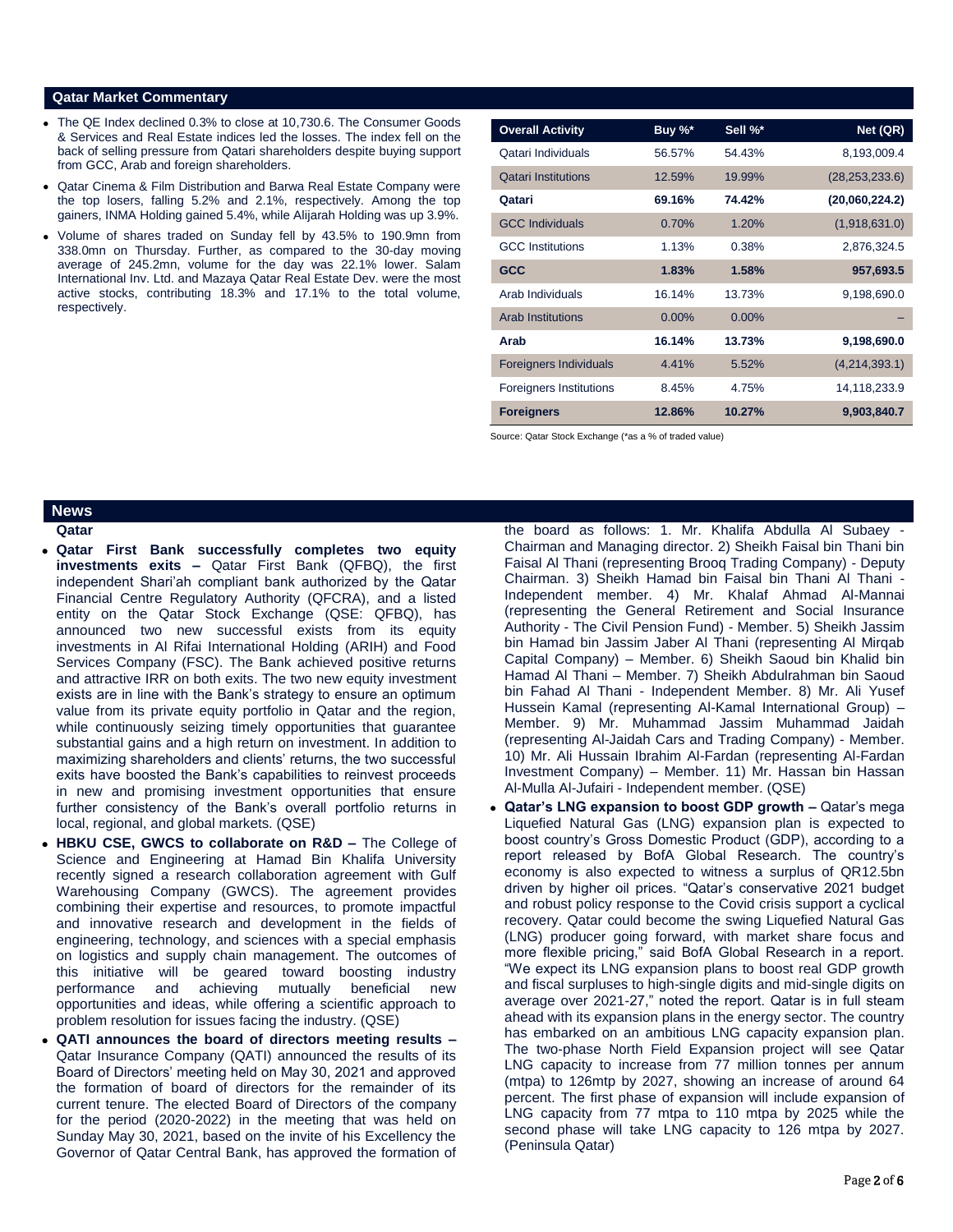- **Expert: Immense investment opportunities in Qatar's sports sector –** Industry experts from Qatar and the region discussed the role of technology in transforming the world of sports and how huge investments are fostering innovation in the sportstech industry during Qatar SportsTech's (QST) virtual event on 'Investment and Innovation in SportsTech'. Experts said that sports sector of Qatar offers immense opportunities to investors. Sheikh Mansoor bin Khalifa Al Thani, Chairman, MBK Holding, who started as an entrepreneur in 1996 in Qatar said, "We are creating a global eco system and global entrepreneurial eco system. The progress that we had in last two years is awesome and what is coming in the next two years is brilliant and we will be in the map of the entrepreneurial ecosystem globally." (Peninsula Qatar)
- **QNCD Case No. 155 of 2017 registered under No. 181 of 2019 - administrative filed by the Ministry of Municipality and Environment against the company –** Qatar National Cement Company (QNCD) pleases to inform that the competent administrative court has decided to attach the minutes of reconciliation and settlement that were agreed upon between the two parties, in the session minutes with the strength of the executive document, according to which the company is obligated to pay an amount of QR34,487,332, in five annual installments, as an amicable settlement to end the aforementioned lawsuit. Please take notice and take the necessary action. (QSE)
- **Banks in Qatar embrace ESG –** As Environmental, Social and Governance (ESG) issues, risks and opportunities are becoming increasingly relevant for financial institutions, and other entities, said experts in a webinar. KPMG in Qatar recently hosted a session on ESG in the banking sector titled "Banking on ESG: fad or the future". The webinar discussed some of Qatar, and wider GCC, banking specific issues, challenges and opportunities as they relate to ESG adoption for banks. The session was led by a panel of experts including Omar Mahmood, Head of Financial Services, KPMG in the Middle East & South Asia, Dr Kay Swinburne Vice Chair of Financial Services – KPMG in the UK and former member of European Parliament, Mohsin Mujtaba, Director & Head of Product & Market Development – Qatar Stock Exchange, and Akber Khan Senior Director – Al Rayan Investment. While discussing the status of ESG at Qatari banks, Mahmood stated: "While significant progress has been made in the ESG space by banks in Qatar, through green bond issuances, sustainability reporting, greater diversity amongst other initiatives, there is still considerable work to be done by banks, regulators, advisors, auditors, and all market participants to really embed ESG into the DNA of the financial markets." (Peninsula Qatar)
- **IMF: Qatar among Middle East countries tapping markets since early 2020 –** Qatar is among 10 Middle East and Central Asian countries that have tapped markets since early 2020, representing 26% of emerging market issuances compared with their combined weight of 6% in emerging markets' GDP, according to the International Monetary Fund. One-third of the countries in the Middle East and Central Asia tapped into international markets, benefiting from favorable conditions, but some faced substantial volatility, the IMF noted. Favorable conditions not only helped these countries access markets but also increase the maturity on their placements. Notably, the average maturity of non-investment-grade issuances in the Middle East and Central Asia was like that of other noninvestment-grade emerging markets, closing a gap that had persisted in previous years. Borrowing costs also gradually came down after the initial period of turmoil, reflecting the easing of global financial conditions. (Gulf-Times.com)
- **'Qatar is leading GCC region in sustainable practices', says GORD official –** The State of Qatar has accomplished several milestones in the implementation of initiatives related to sustainable development, an official of the Gulf Organization for Research and Development (GORD) has said. According to GORD founding chairman Dr Yousef al-Horr, the organization is working with the Planning and Statistics Authority on data that would provide public information related to the certification of establishments and other projects. "We did a survey on achievements in terms of the implementation of green requirements and specifications in Qatar's building environment. Over the last 10 years, there were more than 1,500 projects with 1.7bn square feet of assessed master plans, such as Lusail City, special economic zones, Barwa City, and the Lekwhiya Police City. "Also, we have around 200mn square feet of buildings certified; the master plans are platinum designed on sustainable practices like transportation, infrastructure, and landscaping. I would say that Qatar is number one in the region in this regard," he emphasized. (Gulf-Times.com)
- **Ashghal signs MoU with LCI-Qatar –** The Public Works Authority (Ashghal) and Lean Construction Institute – Qatar (LCI-Qatar) have signed a Memorandum of Understanding (MoU) in a strategic partnership to promote lean thinking in Qatar. The MoU, according to an Ashghal statement, aims to enhance and facilitate co-operation and initiatives of mutual benefit between the two entities including educational programs, training, conferences, workshops, research and various other events. (Gulf-Times.com)
- **FTH ranked second largest FinTech investor in MENA region by MAGNiTT –** Qatar FinTech Hub (QFTH), founded by Qatar Development Bank (QDB), to support the growth of the FinTech industry in Qatar, was ranked as the second top investor in FinTechs across the MENA region in the first quarter of 2021 by startups research and intelligence firm, MAGNiTT. (Peninsula Qatar)
- **MoTC rolls out EURO 5 diesel starting with 2022 bus, truck models –** The Ministry of Transport and Communications has adopted the EURO 5 regulation and will apply it to all buses and trucks that Qatar imports starting from the models manufactured for 2022, in coordination with the bodies concerned, particularly Qatar Petroleum, the Qatar General Organisation for Standards and Metrology (QS) and the General Directorate of Traffic. This comes in the context of an ongoing strategy to switch to ecofriendly electric vehicles in Qatar. The move also aims to upgrade the specifications of buses and trucks to conform to the clean EURO 5 diesel, thus achieving environmental sustainability by rolling out more of clean technologies, clean fuel and electrical energy to reduce vehicle exhausts and harmful carbon emissions. (Peninsula Qatar)
- **NMoQ join forces with Microsoft to accelerate Qatar Museums digital transformation –** The National Museum of Qatar (NMoQ), part of Qatar Museums (QM), announced yesterday that it has signed a Memorandum of Understanding (MoU) with Microsoft to enhance the Museums digitaltransformation plans and deliver state-of-the-art smart exhibits. The agreement will also help foster the development of a dedicated section that will collaborate with Microsoft's AI (Artificial Intelligence) digital centre to enhance digital learning experiences for schools and families, using technologies like AI. (Gulf-Times.com)

## **International**

 **UK's Sunak says deal to be done on tax at G7, but tech must pay fair share –** British Finance Minister, Rishi Sunak said there was a deal to be done with the US on tax but big tech firms would have to pay their fair share in return for British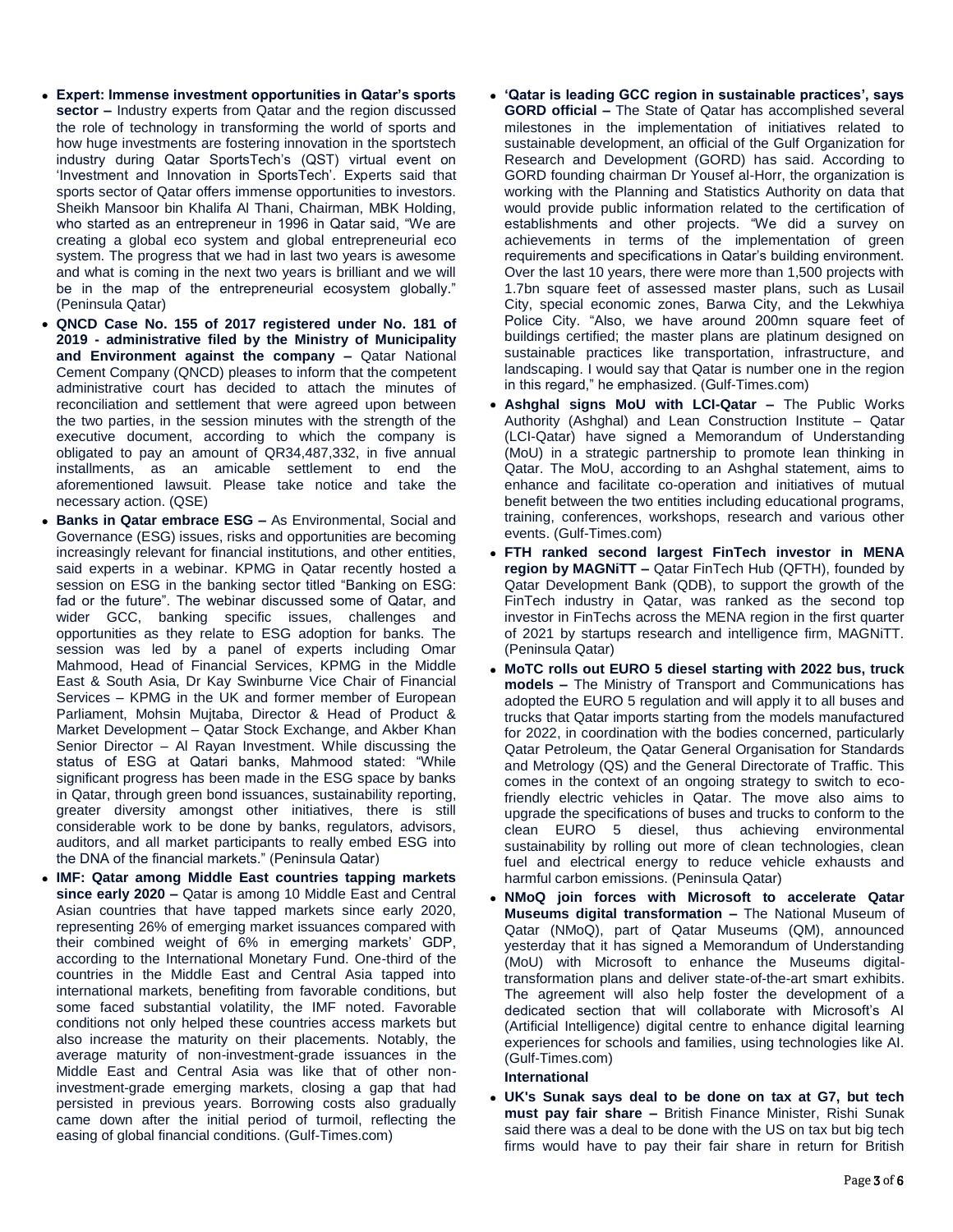backing for Washington's corporation tax proposals. The US has proposed a global minimum corporation tax rate of 15%, well below G7 levels, but above those in some countries such as Ireland. But Britain remains concerned the plans do not go far enough on taxation of tech giants such as Amazon, Google and Facebook. "We need them to understand why fair taxation of tech companies is important to us. There's a deal to be had, so I'm urging the  $US -$  and all of the  $G7 -$  to come to the table next week and get it done," Sunak told the Mail on Sunday newspaper ahead of a meeting of G7 finance ministers on June 4-5. "Negotiations are going well, but it has to be the right deal for Britain and that's what this week's negotiations will be about." (Reuters)

- **German government has no plans to again compensate cities for tax shortfalls –** German cities and municipalities should not expect the federal government to compensate them for lower tax income due to the pandemic a second time, daily Augsburger Allgemeine said on Monday, quoting a finance ministry response to an enquiry by the Greens party. It was first and foremost the task of the federal states "to improve the financial situation of the municipalities in the coming years by providing additional support," the response said, according to the paper. Last year, Germany introduced an economic stimulus package for local authorities to compensate for reduced trade tax and VAT income and to financially support local public transport and the health sector. (Reuters)
- **Japan's April factory output rises on capital goods demand –** Japan's industrial output extended gains in April as manufacturers benefited from a recovery in appetite for capital goods, especially in key overseas markets. The world's thirdlargest economy is expected to grow in the current quarter at a much slower pace than previously thought after the government extended coronavirus emergency measures in Tokyo and other major areas. Separate data on Monday showed retail sales, a key gauge of consumer spending, surged in April, thanks largely to favorable statistical base effects from a year earlier, when the country was under an even stricter coronavirus curbs. Official data released on Monday showed factory output grew 2.5% from the previous month in April, as higher production of general-purpose and electrical machinery offset a contraction in cars and transportation equipment output. The rise in output was better than the previous month's 1.7% gain, but much weaker than a 4.1% advance forecast in a Reuters poll of economists as car production fell largely due to supply issues with semiconductors. "It confirmed Japan's output has been improving steadily due to export-driven gains," Market Strategist at Sumitomo Mitsui Trust Bank, Ayako Sera said. (Reuters)
- **China's factory activity slows slightly in May as raw materials costs surge –** China's factory activity slowed slightly in May as high raw materials costs and supply bottlenecks continued to weigh on industrial production, particularly for small and export-oriented firms. The official manufacturing Purchasing Manager's Index (PMI) inched lower to 51.0 in May from 51.1 in April, data from the National Bureau of Statistics (NBS) showed on Monday but remained above the 50-point mark that separates growth from contraction. Analysts had expected a PMI reading of 51.1 in May. While the Chinese economy has largely shaken off the gloom from the COVID-19 pandemic, posting a record 18.3% growth in the first quarter of this year, analysts expect the brisk expansion to moderate later this year. Officials warn the foundations for the economic recovery are not yet secure amid problems like higher raw material costs and the epidemic situation overseas. In April, both output and profits at China's industrial firms grew at a slower pace. The official PMI, which largely focuses on big and state-owned firms, showed the sub-index for new export orders stood at 48.3 in May, down

from 50.4 in the previous month and slipping sharply into contraction. Firms continued to lay off workers and at faster pace. A sub-index for the activity of small firms stood at 48.8 in May, sharply down from April's 50.8. (Reuters)

- **Growth in China's services sector accelerates in May –** Activity in China's services sector expanded at a faster pace in May, official data showed on Monday, as domestic consumption continue to grow at a modest pace. The official nonmanufacturing Purchasing Managers' Index (PMI) rose to 55.2 from 54.9 in April, data from the National Bureau of Statistics (NBS) showed. The 50-point mark separates growth from contraction on a monthly basis. Though slower than manufacturing, a gradual improvement in consumption has stimulated activity in China's services sector, which includes many smaller and private companies. The official April composite PMI, which includes both manufacturing and services activity, rose to 54.2 from April's 53.8. (Reuters)
- **India's economy likely accelerated in Jan-Mar, before COVID-19 wave –** India's economic growth likely picked up in the January-March quarter from the previous three months, but economists have grown more pessimistic about this quarter after a harsh second wave of COVID-19 hit the country last month. The median forecast from a Reuters survey of 29 economists showed gross domestic product in Asia's thirdlargest economy grew 1.0% in the March quarter from a year earlier, up from 0.4% in the previous quarter when India began pulling out of a steep pandemic-induced recession in earlier six months. But the second wave of infections and deaths across the world's second-hardest hit country has caused forecasters to trim their projections for the coming months. The median forecast for April-June growth is 21.6%, down from a monthearlier estimate of 23% after the resurgence prompted most industrial states to impose lockdowns, throwing millions out of work. For the fiscal year to March 2022, economists cut their median forecast to 9.8% from 10.4%. (Reuters)

# **Regional**

- **Dubai sets up supreme committee for urban planning to drive 2040 Master Plan –** Dubai will form a special body to oversee the emirate's urban planning sector, including the implementation of the Dubai 2040 Urban Master Plan, a blueprint for developing the city over the next two decades. The Supreme Committee for Urban Planning will be headed by Mattar Al Tayer, Sheikh Hamdan bin Mohammed bin Rashid Al Maktoum, Crown Prince of Dubai and Chairman of the Dubai Executive Council, announced. "Today, we issued a decision to form the special body. Our goal is to ensure the highest levels of efficiency and governance and our goal is to make Dubai the world's best city to live in," the Crown Prince said. Sheikh Hamdan noted that the 2040 master plan is a major undertaking that requires "unprecedented levels" of cooperation and coordination. "The committee will oversee their implementation with the support and participation of various stakeholders in a framework that accelerates the pace of achievement," Sheikh Hamdan said. (Zawya)
- **ENBD REIT plans to divest Dubai Silicon Oasis property –** Dubai real estate investment trust ENBD REIT is considering the disposal of its property in Dubai Silicon Oasis, the company announced on Sunday. In a filing on Nasdaq Dubai, the company said its board of directors has received and accepted a letter of intent in respect to the said asset, which constitutes approximately six percent of the firm's overall portfolio by value and 11.8% of the prevailing net asset value (NAV). ENBD REIT is the Shari'ah-compliant real estate investment trust managed by Emirates NBD Asset Management Limited. The company did not identify the property that it's planning to divest. Its portfolio includes a couple of properties in Dubai Silicon Oasis, the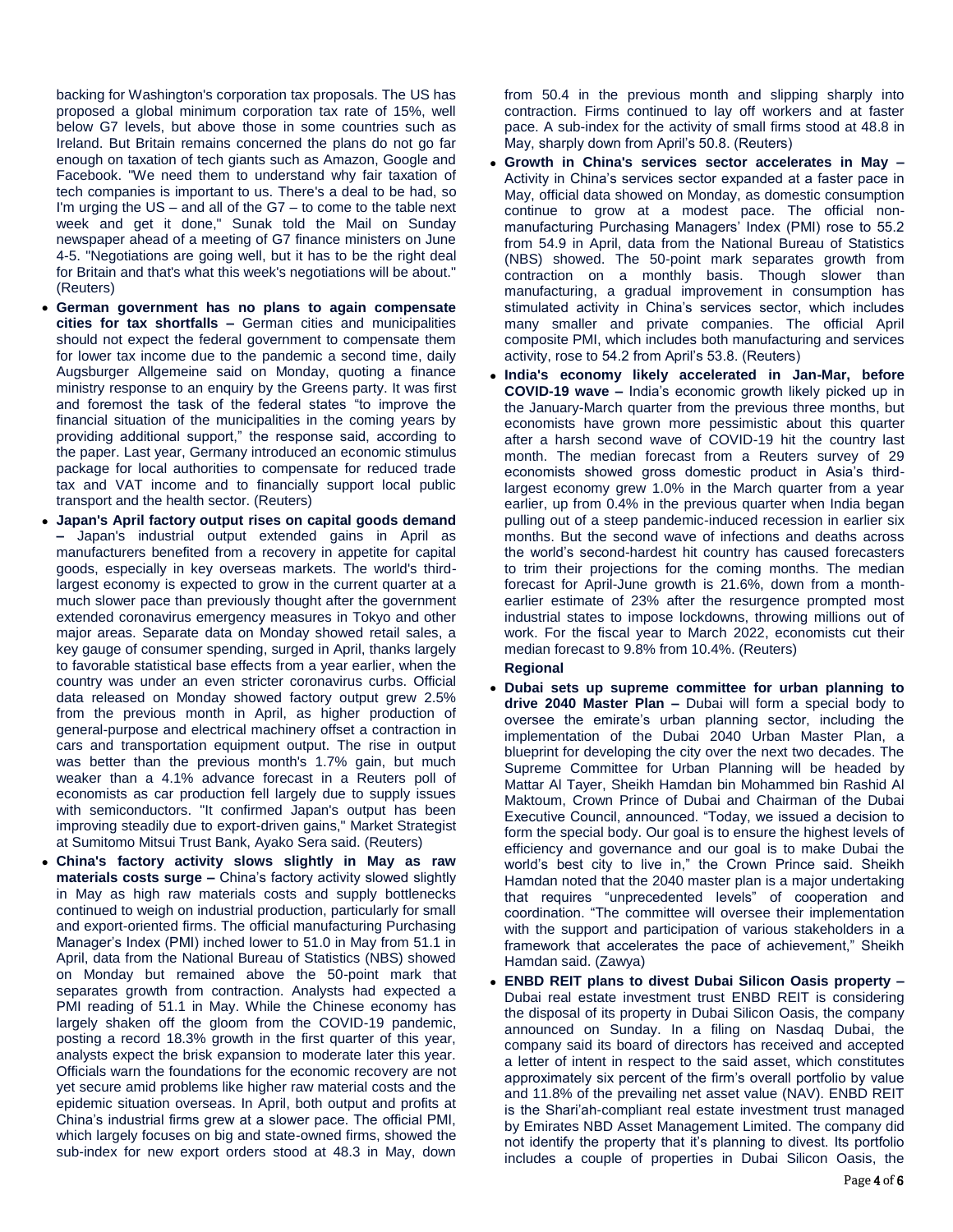Binghatti Terraces, which has an occupancy rate of 69%, and Souq Extra Retail Centre, with a 98% occupancy rate. (Zawya)

- **Mubadala invests \$497mn in IVC Evidensia –** Abu Dhabi state investor Mubadala has invested \$497mn in IVC Evidensia, Europe's largest veterinary care provider. In a statement, Head of Consumer at Mubadala, Justin Sabet-Peyman said the investment aligns well with its focus on investing in market leading consumer businesses in resilient and growing sectors. "We are excited to be partnering with EQT, Silver Lake, Nestlé and IVC's world-class management team to help drive the company's continued leadership and innovation in pet care." (Zawya)
- **Kuwait Finance House gets approval for \$1bn Sukuk issuance –** Kuwait Finance House (KFH), a Shari'ah-complaint bank, said the Central Bank of Kuwait (CBK) has approved its request to issue Sukuk (Islamic Shari'ah-complaint bonds) worth up to \$1bn, or its equivalent in other currencies. In a filing to the Kuwaiti bourse the lender said the Sukuk would support its Tier 1 capital in accordance with Basel III requirements. The COVID-19 pandemic has an impact on the Kuwaiti banking system with profitability declines reported last year. However, the sector is well capitalized, with capital adequacy ratio averaging 18%, well above the mandated 13%. (Zawya)
- **Bahrain's GFH Financial Group eyes more real estate, logistics, healthcare deals –** Bahrain-based GFH Financial Group will scale up business in other markets, following a robust performance during the first quarter of the year. Its deal pipeline includes more transactions in the property sector, as well as logistics and healthcare. "Currently, we are more looking at real estate in the US, multi-family, student housing. These are the transactions that we're looking at. Logistics is another domain that we're looking at. In terms of private equity, we're looking at healthcare," GFH's Chief Financial Officer, Suryanarayanan Hariharan said. (Zawya)